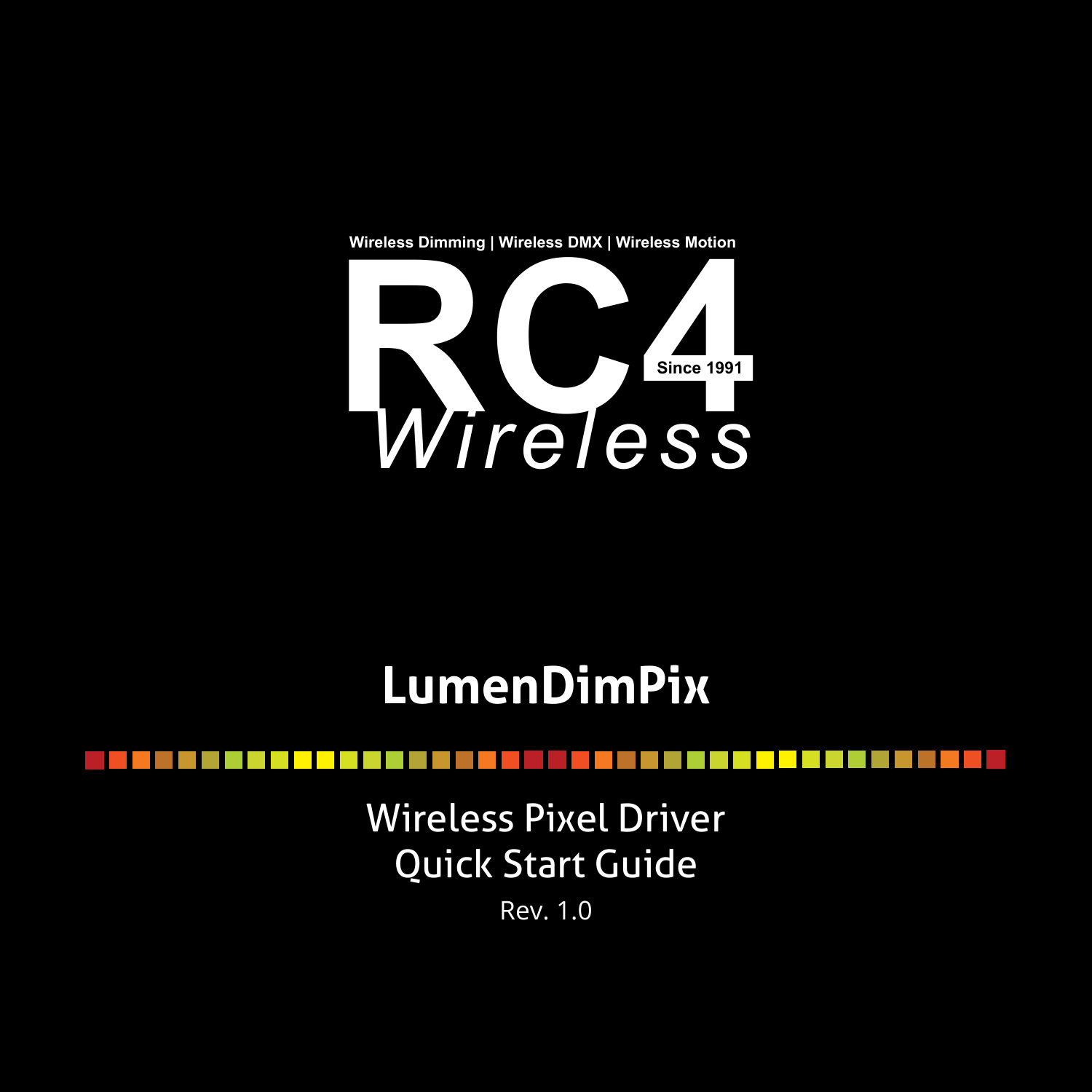

# RC4 LumenDimPix

- 1. DMX Data Indicator
- 2. Function and COP<sup>3</sup> Indicator
- 3. Function Button
- 4. SetA, SetB Buttons
- 5. RF Connect Indicator for Transmitter Linking
- 6. RF Connect (Link) Button
- 7. I2C Data Port (for Advanced Applications)
- 8. Power Input Connector
- 9. Pixel Control Port A<sup>1</sup>
- 10. Pixel Control Port B<sup>1</sup>
- 11. DMX/RDM Data In/Out
- 12. Removable Phoenix Connectors for Power and Pixels 2
- <sup>1</sup> Pixel Control Ports provide 4 connections:
	- + Positive power to pixels
	- D Data line for pixel control<br>C Clock line for pixel control
	- Clock line for pixel control (not used with 3-wire pixel products)
		- Negative (ground) power to pixels *For pixel loads drawing more than 6A, pixel power should connect DIRECTLY to the power supply or battery, NOT through the LumenDimPix. A common ground (-) is always required between the LumenDimPix and the pixels.*
- <sup>2</sup> One set of connectors is provided with each new LumenDimPix. Additional sets of connectors available separately from RC4 WIreless.
- <sup>3</sup> COP means "Computer Operating Properly." This indicator always shows a blink pattern, proving that internal firmware is running. Different patterns indicate various modes and advanced settings.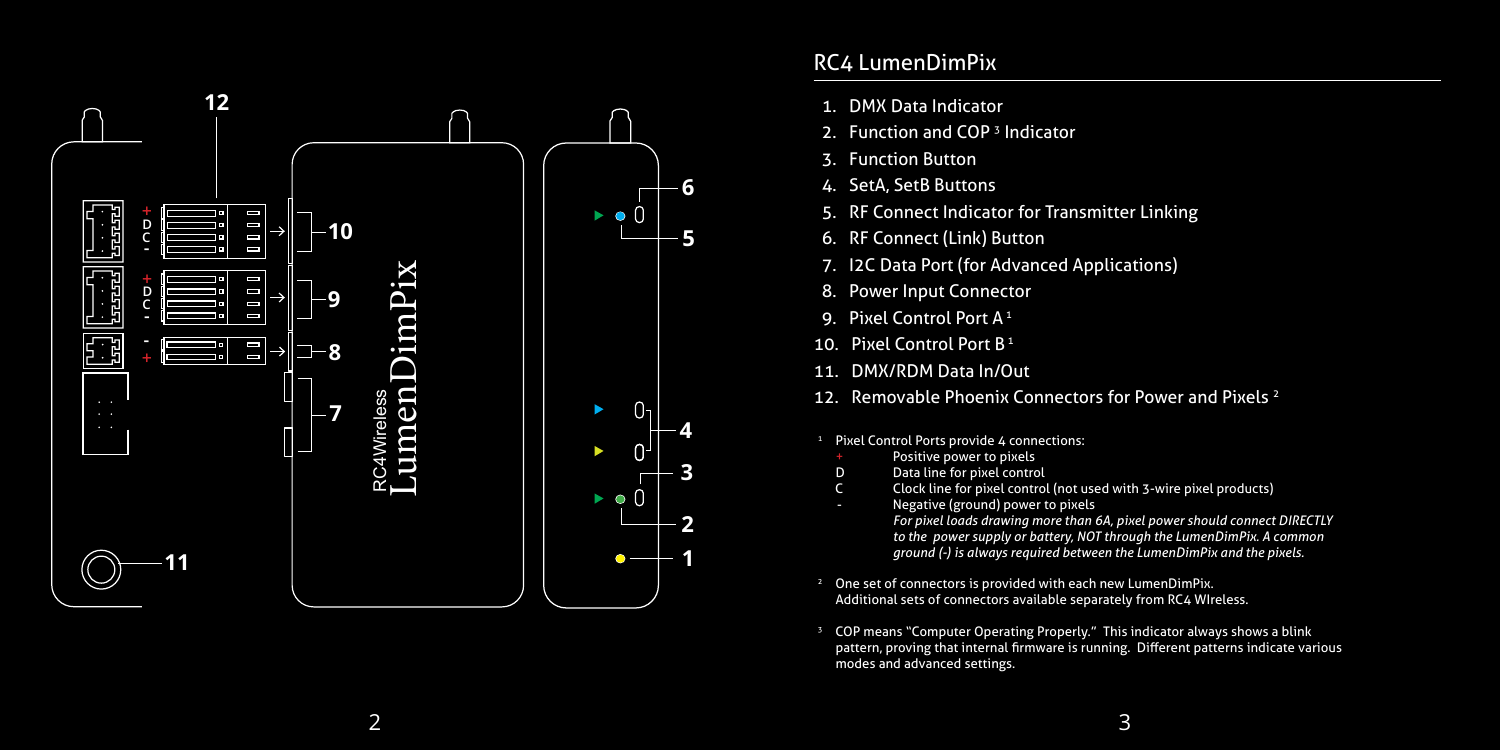Your RC4 LumenDimPix has a wide variety of patented features that reduce the number of DMX control channels needed to create beautiful looks with up to 1000 pixels. Parameter settings, as a group, are called an RC4 Custom Pixel Profile™, or CPP. CPPs are ideal for pattern-based (rather than videobased) applications of pixel tape, pixel panels, festoon strings, and other pixel products. The small size and light weight of the LumenDimPix make it perfect for costumes and small props, even hats and wigs.

Right out of the box, the LumenDimPix operates like most DMX-controlled pixel drivers. The default CPP settings let you immediately start controlling up to 170 APA102\* three-color pixels with one 512-channel DMX universe, starting on the first channel.

This guide helps you discover how to make big looks with fewer resources and in less time, using any of the most popular pixel types, including 3-wire and 4-wire data formats, 3-color and 4-color pixels, and more.

APA102 is one of several types of pixel. It uses a high internal PWM frequency, making it ideal for motion picture capture without banding or other visual artifacts.

# **Registering Your Product**

Registering your LumenDimPix is quick and easy. After registration, you'll be notified of new firmware updates, and warranty claims can be resolved more quickly.

Please complete your registration at: *www.rc4wireless.com/support/register/* To use your LumenDimPix wireless dimmer you will need:

- A DMX lighting console.
- A LumenRadio CRMX-compatible wireless transmitter like the RC4 LumenDimIO or the LumenRadio TX1.
- A battery or DC power supply for the LumenDimPix and pixel products you will be operating with it.
- A set of Phoenix connectors (one set is included with the LumenDimPix)
- A small tool, like a bent paperclip, to press the recessed buttons on the LumenDimPix, and to press the wire-release buttons on the connectors or power and pixels.
- A pixel product, like APA102 (the default) or WS2812 pixel tape.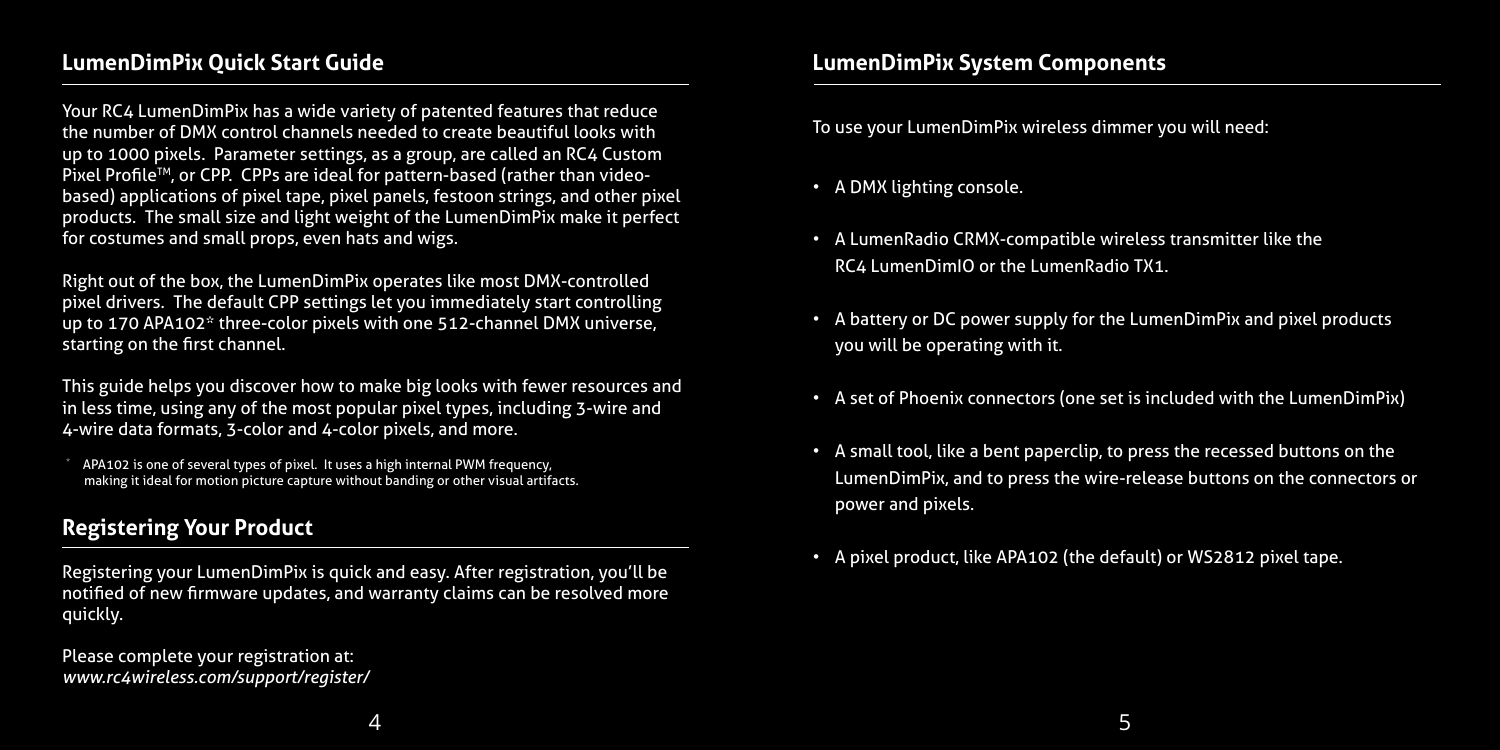# **Phoenix Connectors for Power and Pixels**

Power and pixel connections are made with Phoenix COMBICON FK-MC Series removeable connectors. One set of mating connectors is included with the LumenDimPix. Additional connectors can be purchased from RC4 Wireless. \* Connecting wires is easy:

- Wire must be in the size range of 0.5mm2 to 0.75mm2 (20 18 AWG).
- Strip 8mm (5/16 inch) of insulation from the end of each wire.
- Use a small screwdriver to hold down the orange spring-release button above the wire-entry hole.
- While holding the button, fully insert the bare wire end into the hole.
- With the wire fully inserted, release the orange button.
- Firmly but gently pull back on the wire to confirm a good grip on the wire.

NOTE: It is helpful to use a small vice, spring-loaded clamp, or pliers to hold the connector upright while inserting wires.



# **Title Performing a Factory Reset**

you just want to get back to a known configuration, If someone else has used your LumenDimPix, or performing a factory reset is easy:

Power on the device. The green COP indicator will be blinking.

Press and hold Func, briefly tap (press and release) the SetA button, then release Func. The DMX Data and COP indicators will blink several times to confirm that factory settings are restored.

NOTE: This does NOT affect transmitter linking.

### **PRO TIPS:**

Bending a single paper clip into a U shape will enable you to easily reach and press both buttons together.

If you are not sure what mode, pixel type, or other settings you may have selected, you can always get back to a known starting point by returning to factory defaults.

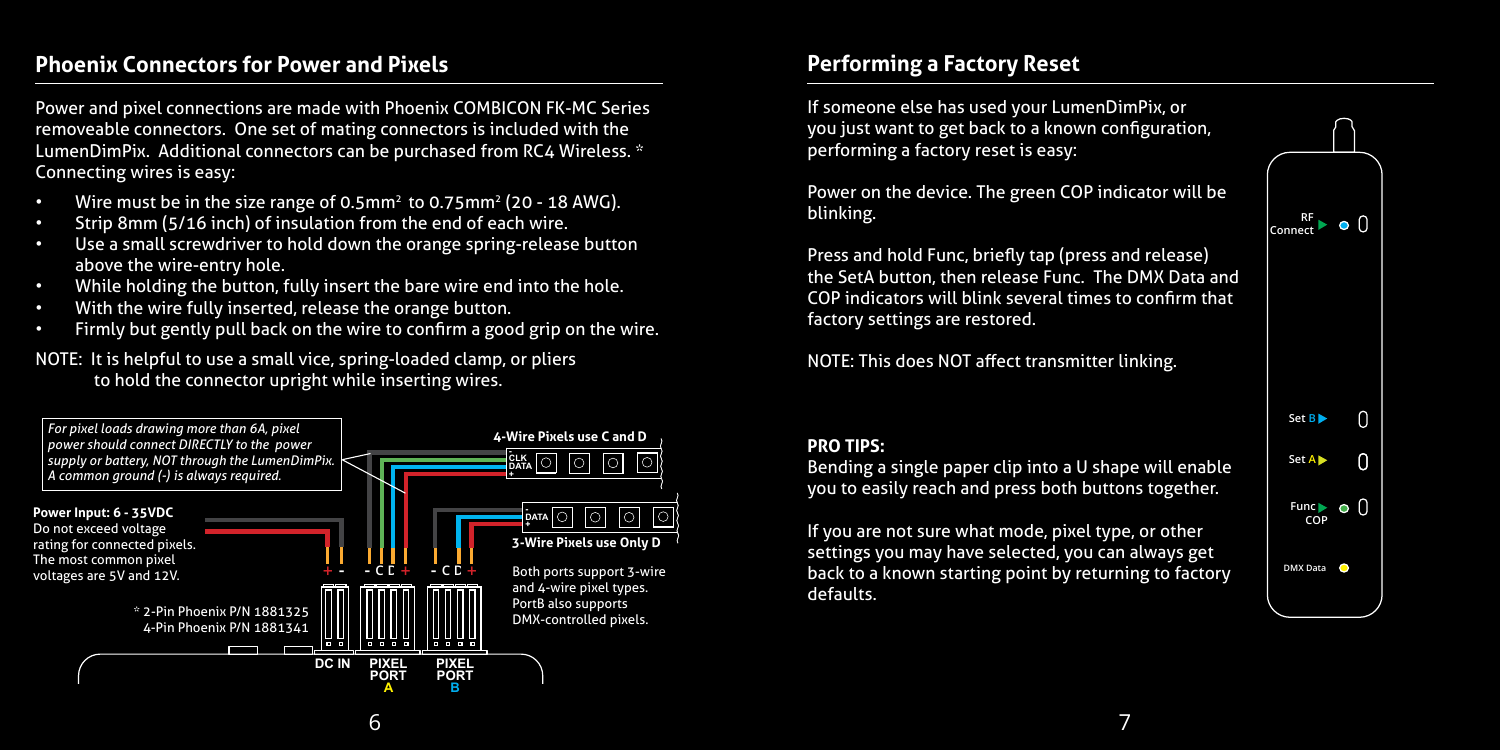# **Unlink the LumenDimPix**

For all RC4 Wireless products, LED indicators are behind small round holes. *Buttons are behind small slots. Do not push tools into round holes. Use a bent paperclip or small screwdriver to push buttons.*

If the blue RF Connect LED on the LumenDimPix blinks continuously, it is looking for a transmitter that it was previously linked with.

To unlink it, use a bent paperclip or small screwdriver to press and hold RF Connect for several seconds until the blue LED goes off and stays off.

If the RF Connect LED remains on, or is blinking, repeat the process until it stays off.

When the RF Connect LED is off, the LumenDimPix is ready to be linked to your transmitter.

NOTE: Link status is not affected by performing a Factory Reset (see page 7).

# **Linking Transmitter and Receiver**

In this example, we're using an RC4 LumenDimIO transmitter.

*If you're using a different transmitter, be sure it is CRMX-compatible, to work with LumenRadio devices. Refer to your transmitter user manual for specific linking instructions.*

Have both devices powered on. Put the LumenDimIO Mode switch in the transmit position, then tap the Link button. The Link button is recessed under the small slot to the right of the blue RF Connect LED. Tap it with a small screwdriver or the end of a bent paperclip.

The blue RF Connect LEDs on both the LumenDimIO and the LumenDimPix will flash for several seconds and then remain steady, indicating that they are linked.

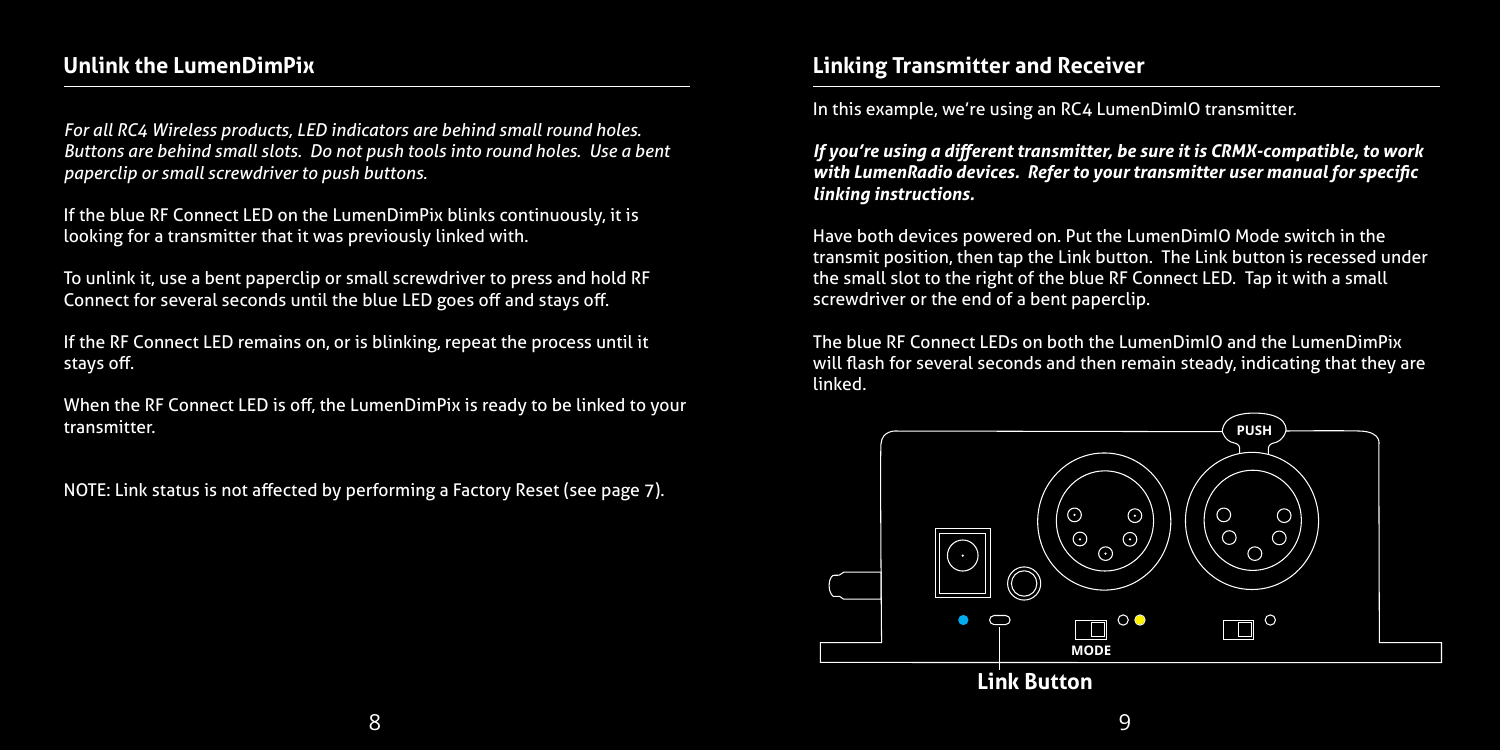# **RC4 Custom Pixel ProfilesTM**

The LumenDimPix with patented RC4 Custom Pixel Profiles™ (CPP) provides a simple but powerful means of creating and controlling up to 1000 pixels. RC4 CPP vastly reduces the number of channels needed, while supporting a level of designer creativity not possible with other channel-saving techniques. Unlike drivers that provide preset or canned effects, CPP still allows you to create your own patterns in real time from your DMX console.

Instead of having your console handle the replication of patterns across a large number of pixels, which consumes at least 3 channels (and sometimes more) per pixel, that duty is moved to the pixel driver and handled by RC4 Custom Pixel ProfilesTM.

## **Keyframes**

#### **Keyframe Keyframe Keyframe**

You decide how many DMX channels will be used for creating your pattern by setting the **Keyframe Length**. A Keyframe Length of 170 pixels (the default) will map 510 DMX channels directly to pixels, as is done with most DMXcontrolled drivers.

Setting a shorter Keyframe Length reduces the number of channels needed to display patterns nearly identical to what an expensive console generates using multiple universes and huge numbers of DMX channels.

The keyframe length can be anything from 1 to 170 pixels long. A particularly powerful and channel-conservative Keyframe Length is 60 pixels\*, which utilizes just 180 DMX channels, approximately 35% of one DMX universe.

## **Replication (Duplication, Mirroring, etc.)**



The LumenDimPix and CPP driver replicates the keyframe down the entire length of connected pixels, up to 500 for each of two pixel driver ports. A variety of **Replication Methods** are available to choose from, and more will be added with future firmware updates.

Replication works even with a Keyframe Length of 170, allowing one port to control 500 pixels with only the data for the first 170. Two ports provide a total of 1000 3-color pixels controlled from a single LumenDimPix.

## **Grouping**

# $\leftarrow$  Keyframe

Another way to reduce DMX channels while controlling more pixels is **Grouping**. In this case, the LumenDimPix with CPP controls multiple physical pixels with one console pixel. A Group Length setting of 3 will cause each console pixel to control three physical pixels in a row. This is the equivalent of nine (or more) DMX channels if done from the console. Grouping effectively widens the visual pattern or effect without consuming more DMX channels.

The combination of **Keyframe Length**, **Group Length**, and **Replication Method,** applied to patterns generated live by the lighting console, ensures maximum creative flexibility while substantially reducing the number of DMX channels needed. *CPP parameters are described in detail on pages 14 - 17.*

\* A Keyframe Length of 60 is evenly divisible by 2, 3, 4, 5, 6, 10, 12, 15, 20, and 30, making it easy to create the appearance of varying pattern lengths without the need to actually change CPP settings in the LumenDimPix. Of course, there are numerous lengths with interesting benefits and advantages.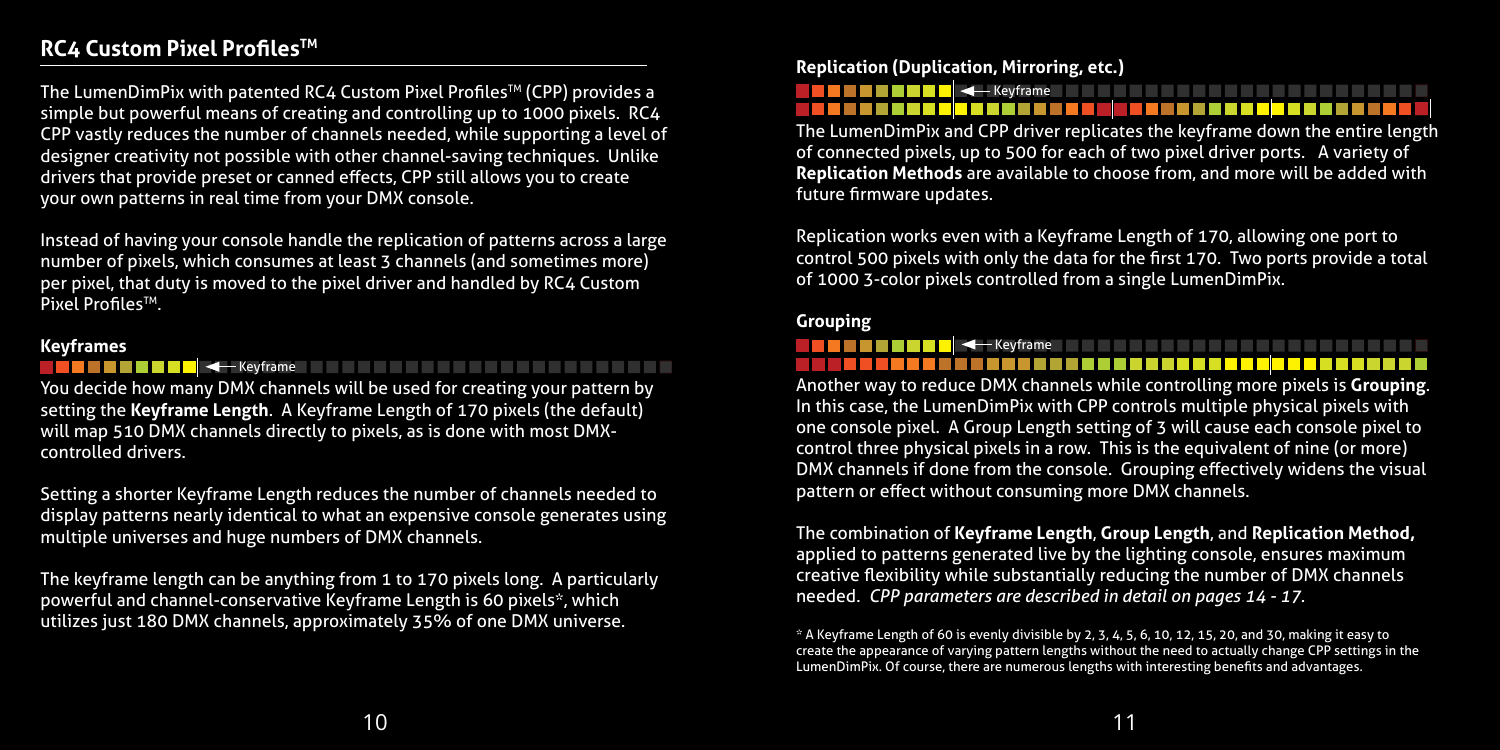# **RC4 OneTouchTM for Setting Parameters with DMX Channel Levels**

## *NOTE: To use RC4 OneTouchTM, the LumenDimPix must be paired to a CRMX transmitter, and live DMX channel data must be streaming.*

RC4 OneTouch™ uses four DMX channel levels to assign values to LumenDimPix parameters. Channel levels are captured and saved with the press of a single button for each driver port using the SetA and SetB buttons.

While you are using RC4 OneTouch™, only DMX channels that are setting parameters should be at levels above zero. All other channels should be off. *NOTE: Channels being used in your DMX system for house-lights and moving light parameters (like pan and tilt) must also be at true zero.*

When a RC4 OneTouch<sup>™</sup> button is pressed, the driver sets the first non-zero channel as the DMX Start Channel. In addition, the level of that channel selects one of four popular pixel types. The three channels immediately following the DMX Start Channel are used to set Keyframe Length, Group Length, and Replication Method.

Settings are remembered even when power is cycled. After parameters are set, return to using your DMX console as you normally do, controlling LumenDimPix pixels and everything else in your lighting system.

## **Using RC4 OneTouch™ is easy:**

- 1. Set channel levels to reflect desired settings for a driver port.
- 2. Press the Set button for the port.
- 3. Repeat for other ports, and other devices in your system.
- 4. Proceed with using your DMX console as you normally do.

# **RC4 OneTouchTM Implementation in LumenDimPix**

In the implementation chart below, channel S is the DMX Start Channel, range 1 to 512. The level of channel S and the next three channels set RC4 Custom Pixel Profile™ parameters. Parameters are described in detail on pages 14 - 17.

Before pressing a Set button, the start (S) channel must be at the correct level for the pixel type being used. If the level of any subsequent parameter channel is at zero, the previous setting for that parameter is retained. This makes it easy to change only the start channel and pixel type.

| <b>DMX Start Channel for Pixel Control:</b> | S (any chan from 1 to 512) |
|---------------------------------------------|----------------------------|
| Keyframe Length in Pixels:                  | $S + 1$                    |
| Group Length in Pixels:                     | $S + 2$                    |
| Pattern Replication Method:                 | $5 + 3$                    |

*RC4 OneTouchTM channel levels only matter at the moment a Set button is pressed.* 

## **Example:**

DMX Start Channel 74 (first non-zero ch is 74) WS2812 Pixel Type (start ch at level 77, which is 30%) 60-pixel Keyframe Length (first ch above Start, ch 75, set to level of 60) Pixels controlled in Groups of 3 (ch76 set to level of 3) Increment/Decrement Replication Method (ch 77 at 55, which is 22%)

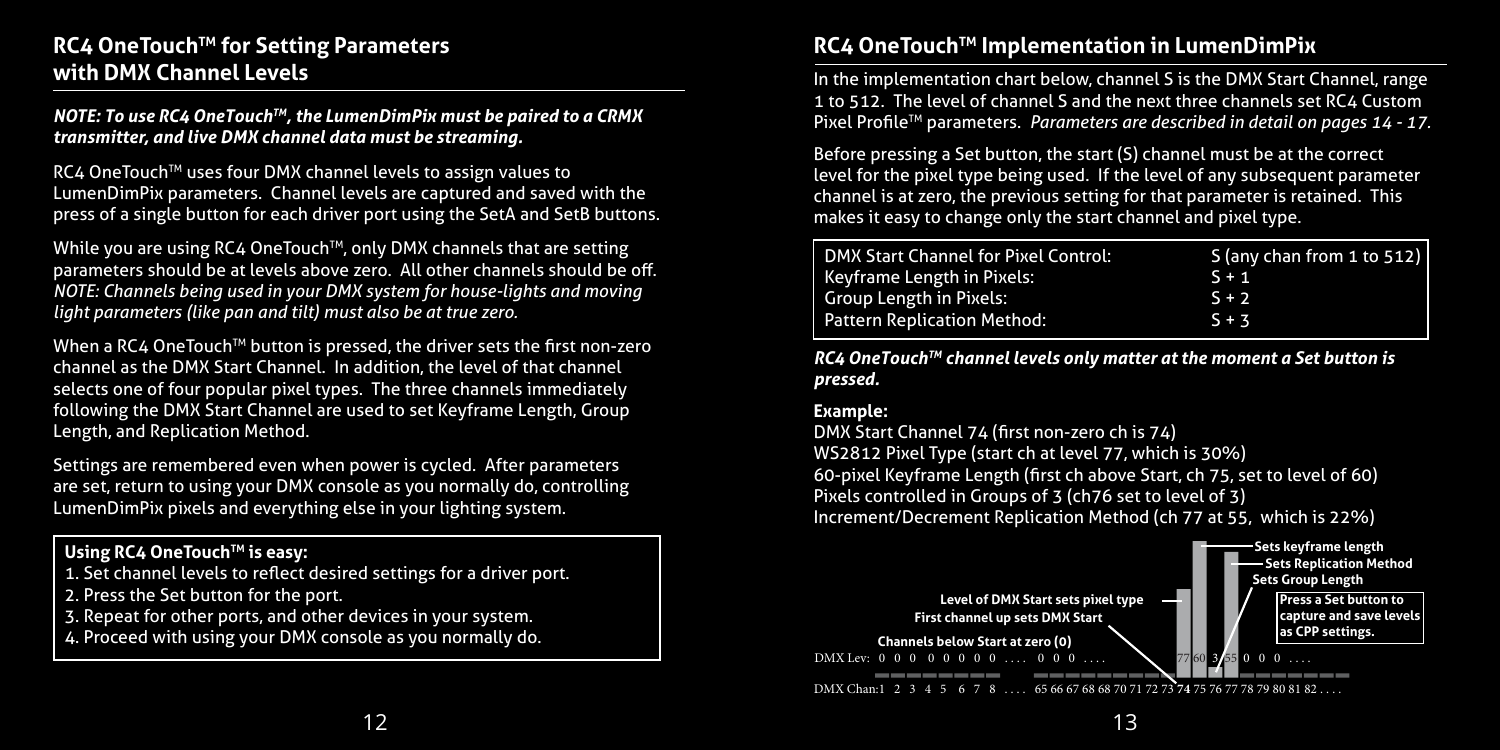# **Set DMX Start Channel and Pixel Type for Each Port**

*To use RC4 OneTouchTM, the LumenDimPix must be paired to a CRMX transmitter, and live DMX channel data must be streaming.*

The first channel in the DMX universe that is at a non-zero level will be assigned as the DMX Start Channel. The Start Channel must be at the correct level for the pixel type being used:

| Dec Level   | % Level | <b>String Type Selected</b>                                                  |
|-------------|---------|------------------------------------------------------------------------------|
| $0 - 37$    | 15%     | Channel Ignored                                                              |
| $38 - 101$  | 30%     | WS2811/WS2812 *                                                              |
| $102 - 152$ | 50%     | WS2801                                                                       |
| $153 - 203$ | 70%     | APA102 (default for LumenDimPix)                                             |
| $204 - 255$ | 100%    | SK6812RGBW (4-colors per pixel)                                              |
|             |         | Additional pixel types can be selected using Remote Device Management (RDM). |

Setting only this parameter, with all other DMX channels at zero, will change the DMX Start Channel and pixel type without changing other CPP parameters.

\* WS2812 is the most common data protocol for pixel control. There are many compatible products. If you are using a 3-wire device with D but no C connection, it will most likely work using the WS2812 driver setting. The SK6812RGBW uses the same data protocol but allocates 4 control channels to each pixel, for 4 colors.



# **Select Pixel Color Order**

Select the color-order of the pixel product being used, and the LumenDimPix Repeatedly pressing the same Set button will cycle through 6 color orders. will re-order the control channels for red/green/blue control from your console:

## **RGB (red/green/blue, default)**

GRB<sub>II</sub> RBG **II** BRG **THE** GBR<sub>III</sub> BGR<sub>III</sub>

NOTE: When using RGBW 4-color pixel products, only the first 3 colors are rotated to change color order. The 4th channel in each pixel must be white.

# **Set Keyframe Length in Pixels**

The channel immediately after the DMX Start Channel sets the Keyframe Length in pixels, limited to the range 1 - 170. A value of zero will be ignored, so the previously set Keyframe Length will remain unchanged. Values higher than 170 will set a length of 170 pixels.

## **The default Keyframe Length is 170 RGB pixels, using 510 DMX channels.**

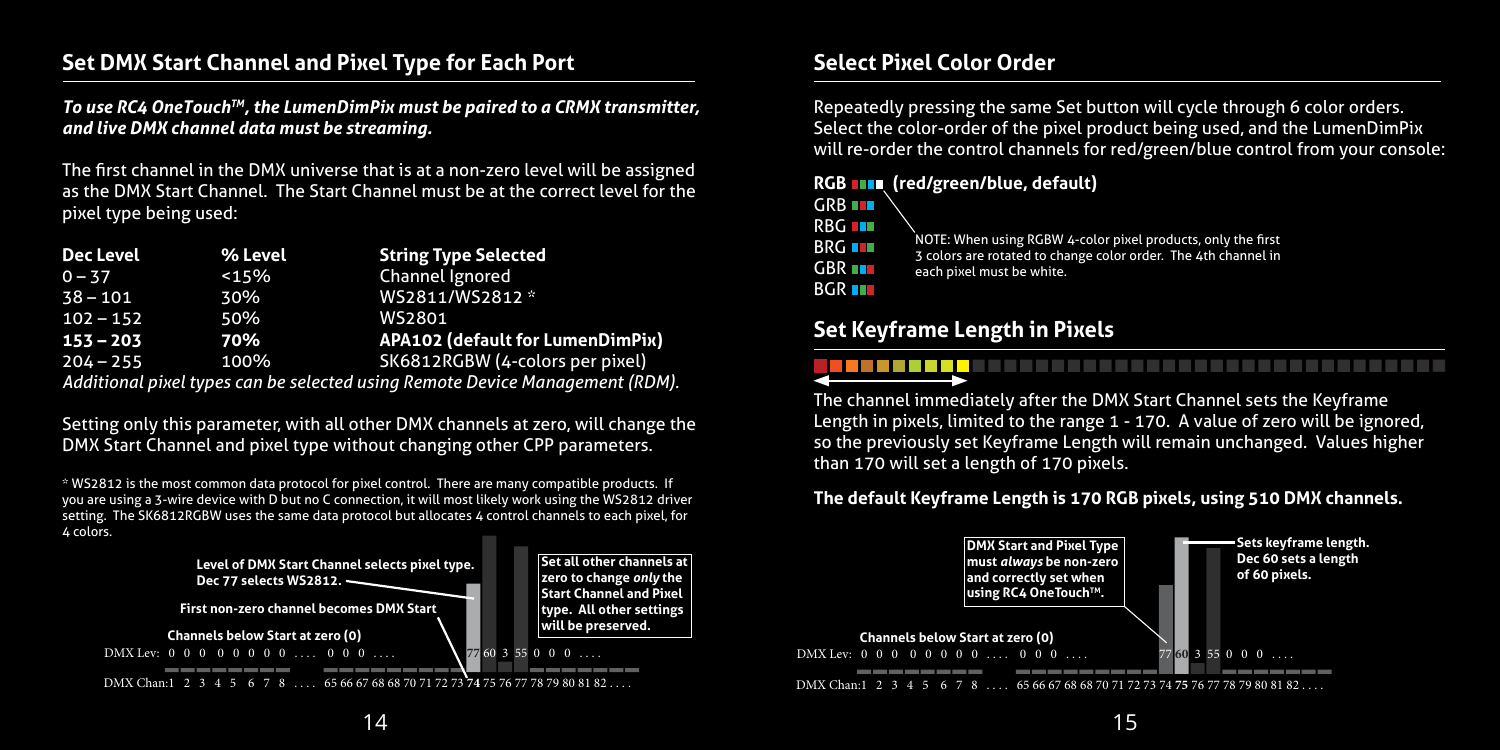## **Title** ← ← ←

pixels. A value of zero will be ignored, so the previously set Group Length will The second channel after the DMX Start Channel sets the Group Length in remain unchanged.

For decimal values 1 - 250, that value directly becomes the Group Length. The remaining high levels result in the following Group Lengths:

| <b>DMX Chan Lev</b> | <b>Group Length Selected</b> |
|---------------------|------------------------------|
| 251                 | 300                          |
| 252                 | 350                          |
| 253                 | 400                          |
| 254                 | 450                          |
| 255                 | 500 (unison mode)            |

A Group Length of 500 with a Keyframe Length of 1 is Unison Mode, where all pixels in a string are controlled by just three DMX channels (DMX Start Channel for red, the next channel for green, the next for blue).

# **The default Group Length is 1.**



# **Set Pattern Replication Method**

This parameter is configured to support 12 different methods of extending yet designed, and selecting one will default to method 1 (Incremental). the Keyframe pattern over the length of all pixels controlled by a CPP driver. The first 4 methods are currently assigned. The remaining 8 methods are not

A Replication Method is always active. When using a 170 pixel keyframe, replication will apply from the 171st pixel through to the 500th. Data for all 500 pixels is always there, regardless of how many real pixels are connected.

- **Ch Lev Replication Method Selected**
- 0 15: No Function, channel ignored.
- **16 31: Increment Channels (default)**: Repeat Keyframe beginning to end:
- 32 47: Decrement Channels: Repeat Keyframe end to beginning, starting with a mirrored (reversed) keyframe:
- 48 63: Inc/Dec Channels: Alternating Increment and Decrement patterns:
- 64 79: Dec/Inc Channels: Alternating Decrement and Increment patterns starting with a mirrored (reversed) keyframe: . . . . . . . . . .
- 80 255: Reserved for additional Replication Methods in the future.

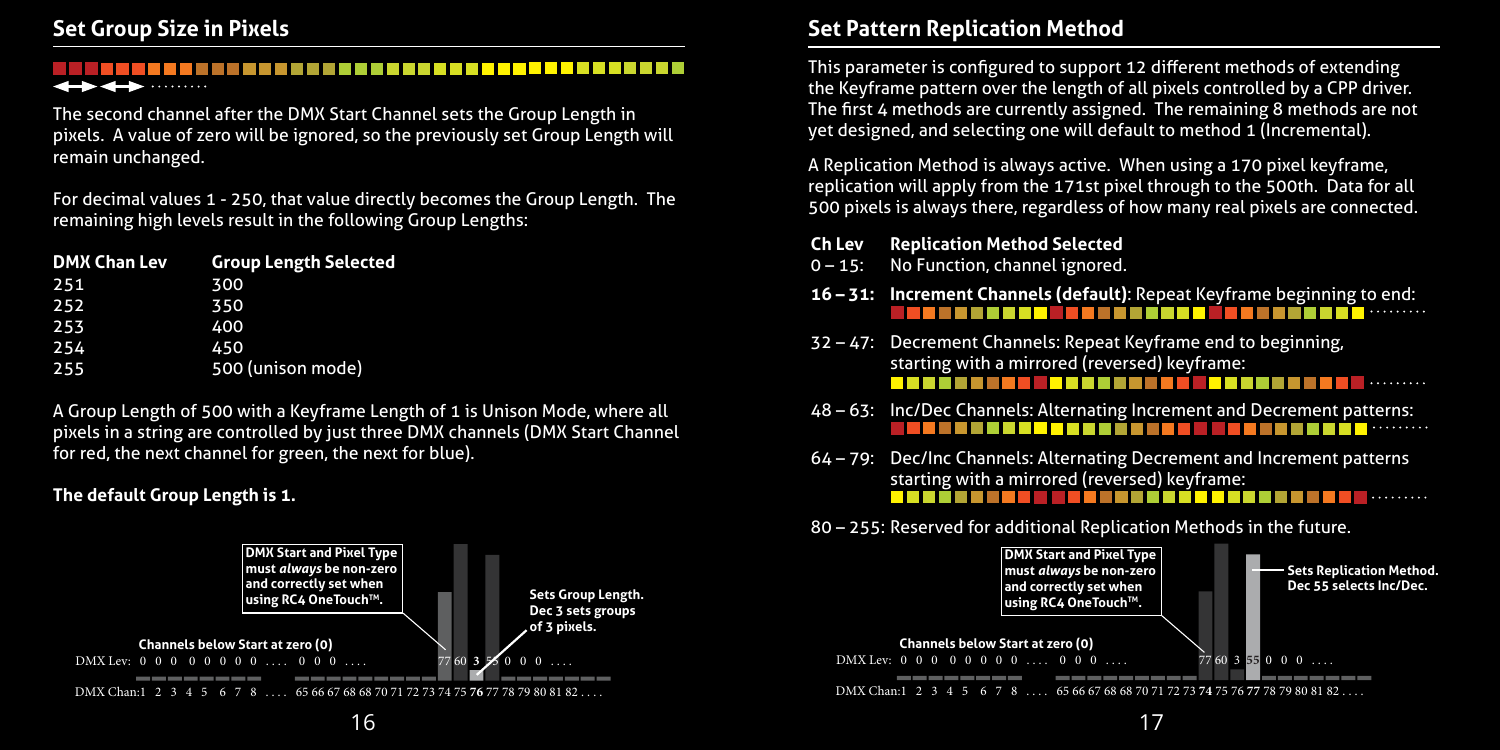# **Title Advanced Features**

features below can be explored further at *http://rc4.info/* or by asking us for help The LumenDimPix is a multifaceted device for users of all experience levels. The at *support@rc4wireless.com*:

- In addition to the pixel types referred to in this Quick Start Guide, the LumenDimPix can also control LPD8806 pixels, MY9231 pixels\*, and Port B can control strings that read DMX data directly. New pixel types will be supported with firmware updates from time to time, all of which can be selected using DMX Remote Device Management (RDM).
- The LumenDimPix includes RC4 ColorMatch<sup>TM</sup>, allowing you to visually match the color rendering of different pixel strings. This lets you use multiple string types, brands, and batches that do not inherently look the same, and correct their output for better color continuity.
- Using a small adaptor cable, the LumenDimPix can be used as a wireless data receiver to deliver DMX to other devices. It can also be used as a wired DMX pixel driver: the miniplug DMX port becomes an input when the device is not linked to a transmitter.
- DMX Remote Device Management can be used to select DMX start channel and pixel string type for each pixel port. The LumenDimPix support both wired and wireless RDM when used with an RDM-capable CRMX transmitter. (Future firmware updates, always provided at no charge, will provide access to RC4 Custom Pixel Profile™ parameters. Watch for firmware update announcements.)

\* MY9231 control requires a very small clock adaptor module between the LumenDimPix and the first pixel, available from RC4 Wireless.

# **Title Caring for Your LumenDimPix**

- The LumenDimPix should not be used with AC power or with any **voltage higher than 35VDC.** Doing so will severely damage the device and is extremely dangerous for the operator.
- Do not exceed the maximum total power handling of the LumenDimPix, which is 6A. To drive larger pixel loads, connect the pixel power lines directly to your power supply or battery. *A common ground is always required between the LumenDimPix and the pixels.*
- Always use a fuse or circuit breaker at the source of power and always use an appropriate wire size for the fuse rating. For example, if using a 10A fuse, use wire that can safely carry 10A.
- The LumenDimPix should be kept away from excessive heat, cold, dust and moisture.
- Do not immerse in water or other fluids.

**Failing to observe appropriate safety precautions can result in fire or other risk. RC4 Wireless cannot be held responsible or liable in such cases.**